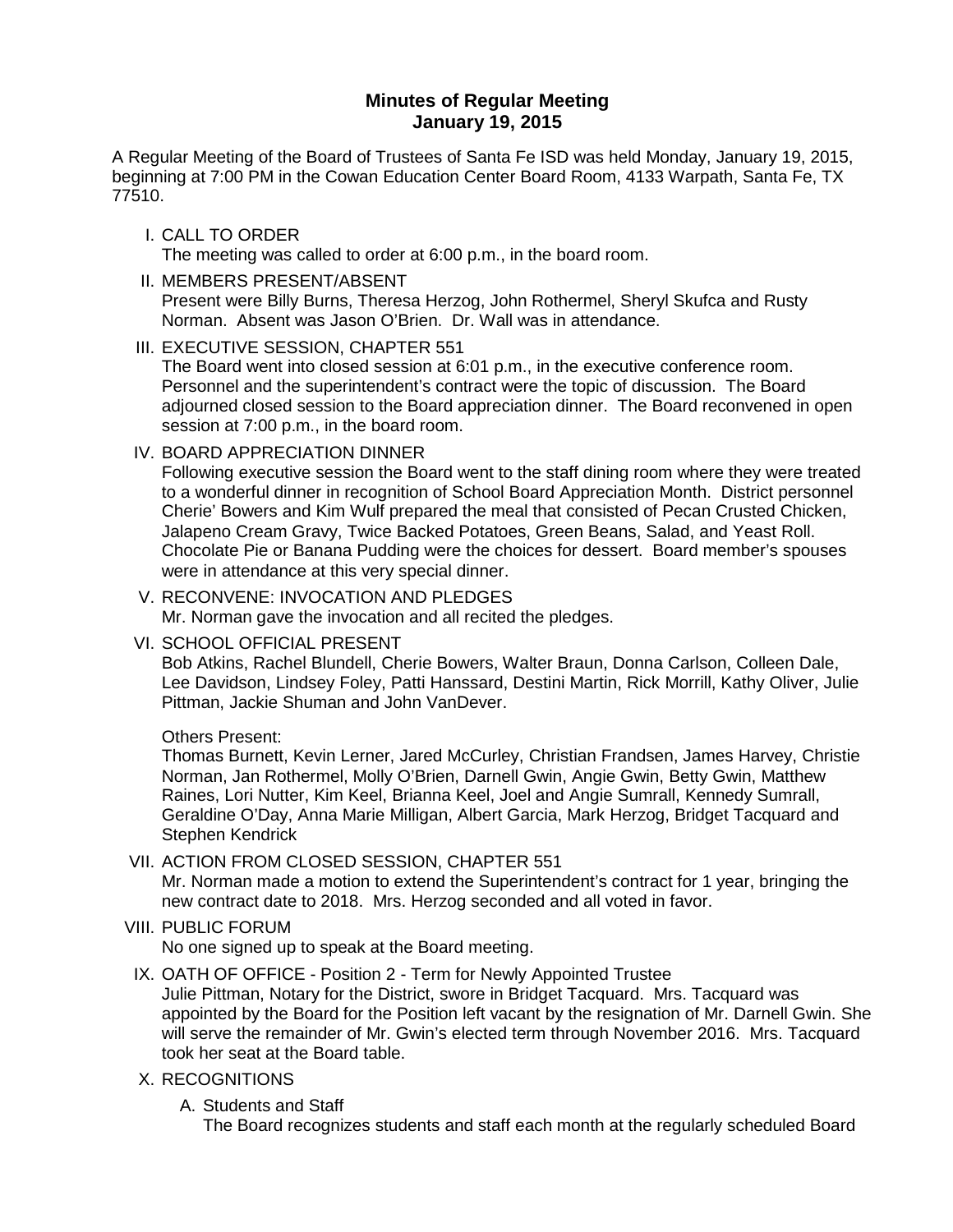meetings. The following were recognized as employees of the month for January: Nichole Bracknell-RJW, Caci Newton-Kub., Cynthia Masseo-Jr. High, Matthew Raines-HS, Deena Painter-Transportation, Mike Flora-Maintenance, Michelle Lunsford-Custodial, Theresa Jennings-Child Nutrition, Lori Marks-Admin.

- B. Board recognition for the service of former Board member Mr. Darnell Gwin. Mr. Gwin was awarded a plaque by the District for his dedication and commitment to the students and staff of Santa Fe ISD.
- C. Special Board recognition of Board member Mr. John Rothermel. Mr. Rothermel was awarded a plaque by the District for his many years of service as Board President and continued dedication to the students and staff of SFISD.
- D. School Board Appreciation Month

In appreciation of School Board Recognition Month, the Board enjoyed a video which included students and staff thanking them for all they do for our school district. They were also given a canvass bag hand painted by students at Kubacak Elem., note cards made by students at RJW Elem., and other goodies. Ms. Hanssard then presented each of the Board members spouses with a certificate of thanks for their support and understanding of the time involved to be a Board member.

#### XI. INFORMATION ITEMS

- A. The Board reviewed monthly reports on personnel, child nutrition, tax collection, technology, transportation, finance, police department, maintenance and campuses.
- B. Mr. VanDever updated the Board on the Quarterly Investment Report.
- C. Chief Braun presented highlights from the Racial Profiling Report. The report documents police traffic contacts for the period 1/1/2014-12/31/2014.
- D. Staff Attendance Report (2nd Nine Weeks) Ms. Hanssard reported Santa Fe High School had the highest staff attendance for the second nine weeks at 96.27%.
- E. Stephen Kendrick gave a Custodial Review Report.

#### XII. CONSENT AGENDA

Mr. Norman made a motion to approve the Consent Agenda. Mr. Rothermel seconded and all voted in favor.

- A. Minutes December 10 and December 15, 2014
- B. Accounts Payable \$722,549.70
- C. Additional District Authorization Representatives for First Public Investment Pool
- D. P.E. Waiver

## XIII. REGULAR AGENDA

- A. Mr. Norman made a motion to approve the financial audit report for the fiscal year ending August 31, 2014, as prepared and submitted by Start and Busch, LLC., and have the annual financial statement submitted for publication. Mrs. Herzog seconded and all voted in favor.
- B. Mr. Norman made a motion to proclaim February 2015 as Career & Technical Education Month. Mr. Rothermel seconded and all voted in favor.
- C. Mr. Norman made a motion to proclaim February 2-6, 2015 as National School Counseling Appreciation Week. Mrs. Tacquard seconded and all voted in favor.
- D. Mr. Rothermel made a motion to approve the Investment Policy & Strategies Resolution as presented. Mr. Norman seconded and all voted in favor.
- E. Mr. Norman made a motion to approve the ILA with CPAT and award the coverage to CPAT with Option 2 as recommended by the Finance Committee. Mrs. Herzog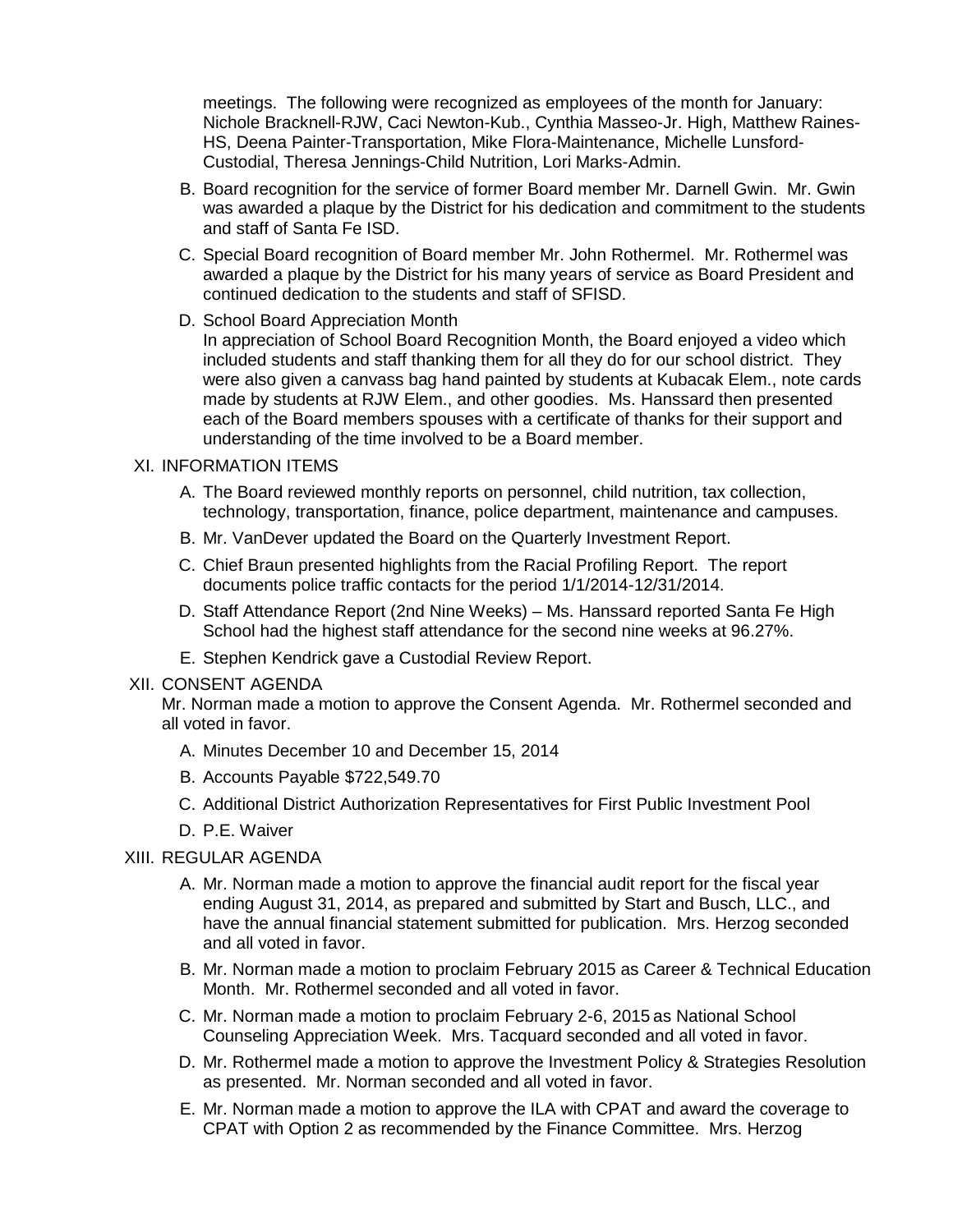seconded and all voted in favor.

- F. Mr. Norman made a motion to approve an Inter-local Participation Agreement between TASB Energy Cooperative and Santa Fe ISD. Mrs. Herzog seconded and all voted in favor.
- G. Mr. Norman made a motion to approve the third party engineering report along with the contract with E3 Entegral Solutions for energy performance in the amount of \$1,004,246.00. Mr. Rothermel seconded and all voted in favor.
- H. Mr. Norman made a motion to approve the issuance of a Maintenance Tax Note with Government Capital in the amount not to exceed \$1,030,000.00. Mrs. Herzog seconded and all voted in favor.
- I. Mr. Rothermel made a motion to approve the contract with Commodity Processing Vendors for Food Service Co-Op. Mrs. Herzog seconded and all voted in favor.
- J. Mr. Norman made a motion to approve the contract with Market Place Alliance for February 1, 2015 to January 31, 2016. Mr. Herzog seconded and all voted in favor.

## XIV. BOARD COMMUNICATION

#### Ms. Hanssard

- Provided the Board with a list of upcoming events. She highlighted the volleyball banquet, perfect attendance reception for employees and the opening of the District wide Musical of "Annie Get Your Gun." She thanked Cherie and Donna Davis for the meal they provided for Board appreciation. Welcomed Lee Davidson and thanked Mr. VanDever for his leadership, dedication and loyalty to the District. She presented him with a plaque on behalf of the District for his two interim CFO assignments.
- Ms. Davidson
	- Thanked the Board and Dr. Wall for hiring her as the new CFO. Thanked the Board for their service to the District and community.
- Mr. VanDever
	- Thanked the Board for their service and for allowing him the opportunity to work for a great District.
- Mrs. Skufca
	- Thanked Cherie and Donna for the meal. Thanked the departments and campuses for the gifts. Commented that it was a privilege to serve the District and community.
- Dr. Shuman
	- Thanked the Board members for their leadership and service. Reminded everyone of the 1<sup>st</sup> annual History Fair to be held at the Jr. High on Saturday, January 24<sup>th</sup>.

Mrs. Tacquard

- Thanked the Board for appointing her as the new Board member. Looking forward to serving the District and community.
- Mr. Rothermel
	- Welcomed Ms. Davidson and thanked Mr. VanDever for all that he has done for Santa Fe ISD. Welcomed Mrs. Tacquard and thanked Cherie and Donna for the great meal. Thanked everyone for the recognition of his many years of service as Board President.

Mrs. Herzog

- Thanked Cherie for the meal. Welcomed Ms. Davidson and Mrs. Tacquard and thanked Mr. VanDever for his continued service to Santa Fe ISD.
- Mr. Norman
	- Thanked Cherie for the meal. Thanked everyone for the video presentation and gifts from the departments and campuses. Thanked Mr. VanDever for his dedication and loyalty to SFISD. Welcomed Mrs. Tacquard to the Board.